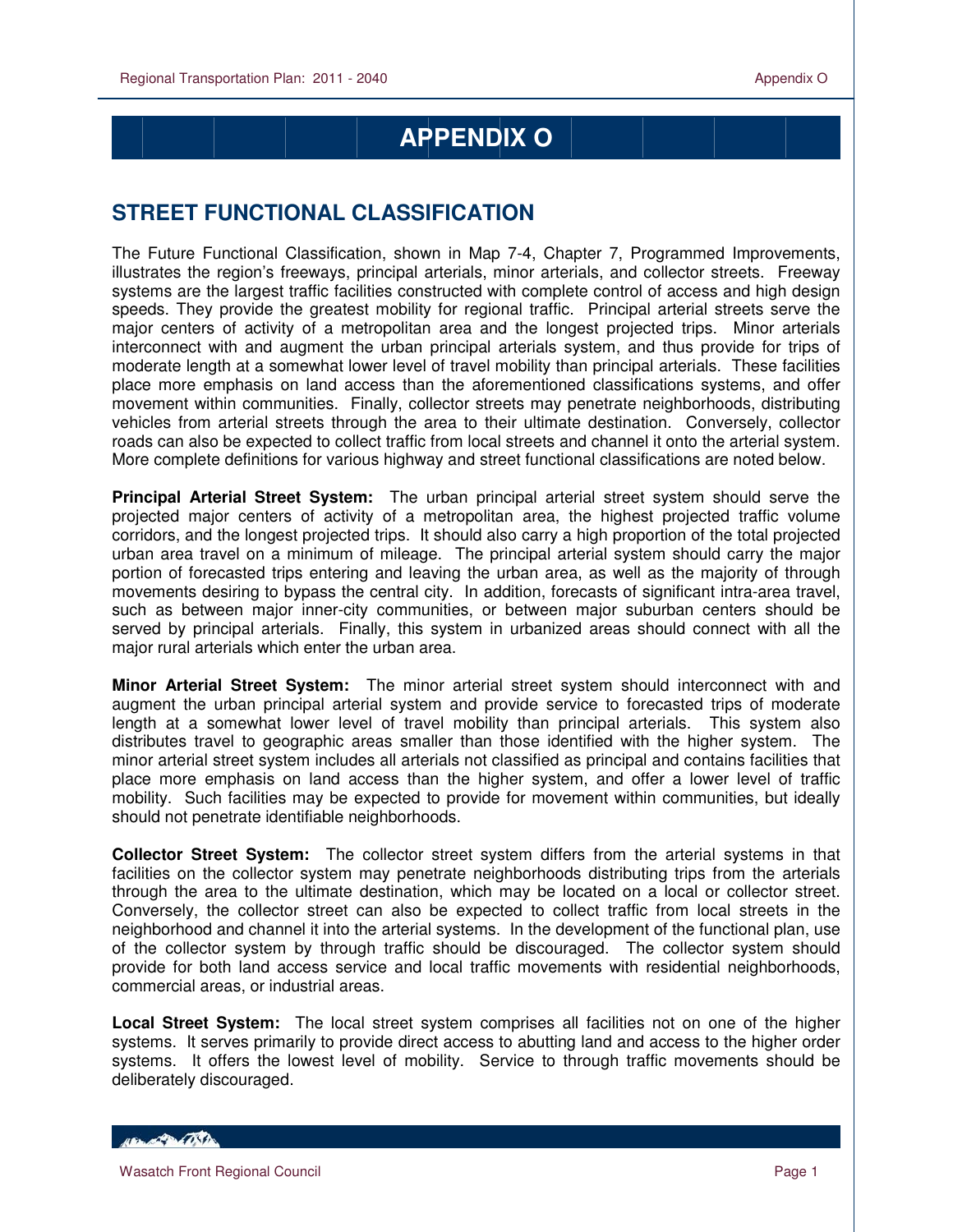## **TRANSIT FUNCTIONAL CLASSIFICATION**

Transit projects can be grouped into community, regional, and inter-regional service levels based upon the balance between access (station spacing) and speed most appropriate each individual project. This balance between access and speed for both highway and transit is illustrated in Figure O-1

## **FIGURE O-1**



**ABLACE AND**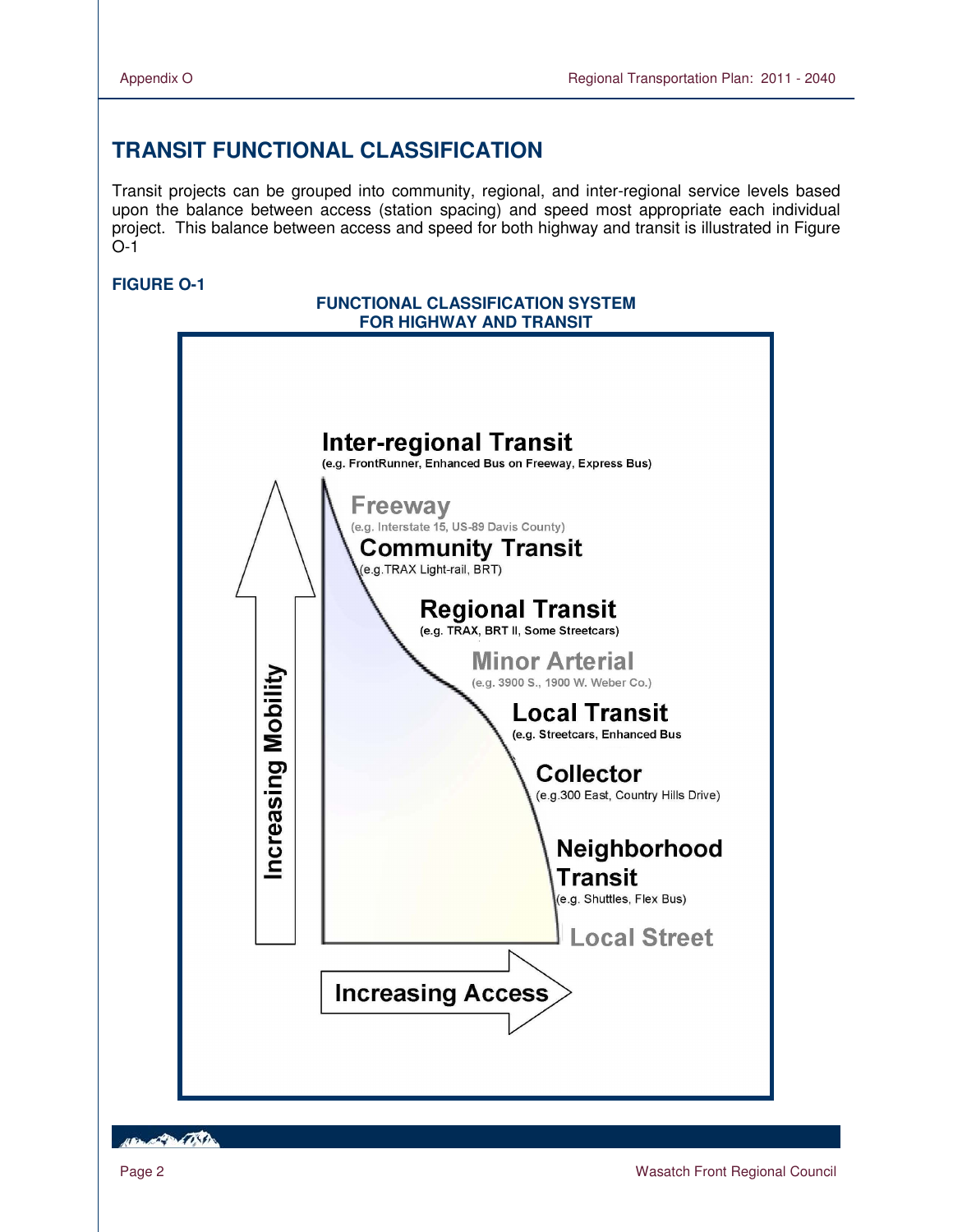Transit facilities emphasizing speed over land access include regional level transit such as the FrontRunner commuter rail and express bus and regional level transit such as TRAX Light-rail and the RTP recommended BRT II lines. Commuter rail and express bus services have station spacing about every five or more miles. TRAX and the proposed BRT II lines have stations about one to one-half mile apart.

**Community Level Transit System Improvements:** Community transit services provide speeds comparable to collector streets with station spacing generally of about 1/4 mile. Although not specifically identified in the RTP, other community services generally recommended in the RTP include buses and shuttles in various operating configurations. Local bus service can provide greater access throughout the service area than other transit modes and, in general, will better serve the needs of persons dependent on transit for transportation. Currently, UTA provides higher frequency neighborhood and community service in two core areas of the Wasatch Front Region using a modified grid pattern. These core areas are the area within the I-215 belt route plus parts of West Valley and Midvale in Salt Lake County; and most of Ogden City. In suburban areas, service is less frequent and generally focused on downtown Salt Lake City or Ogden.

**Regional Transit Level System Improvements:** In addition to the community level system functions discussed above are regional services. All regional services provide speeds at least comparable to minor arterials at station spacing of about one mile in the areas outside of the downtown.

**Inter-regional Transit Level System Improvements:** In addition to the system expansions discussed above, it is recommended that long distance transit travel be accommodated between urbanized areas. All inter-regional services provide speeds at least comparable to principle arterials at station spacing of about five miles in the areas outside of the Central Business District. Interregional transit level investments are generally recommended where the distance to a regional business district is greater than 15 to 20 miles.

**ABLACE DE LA CONTENTE**